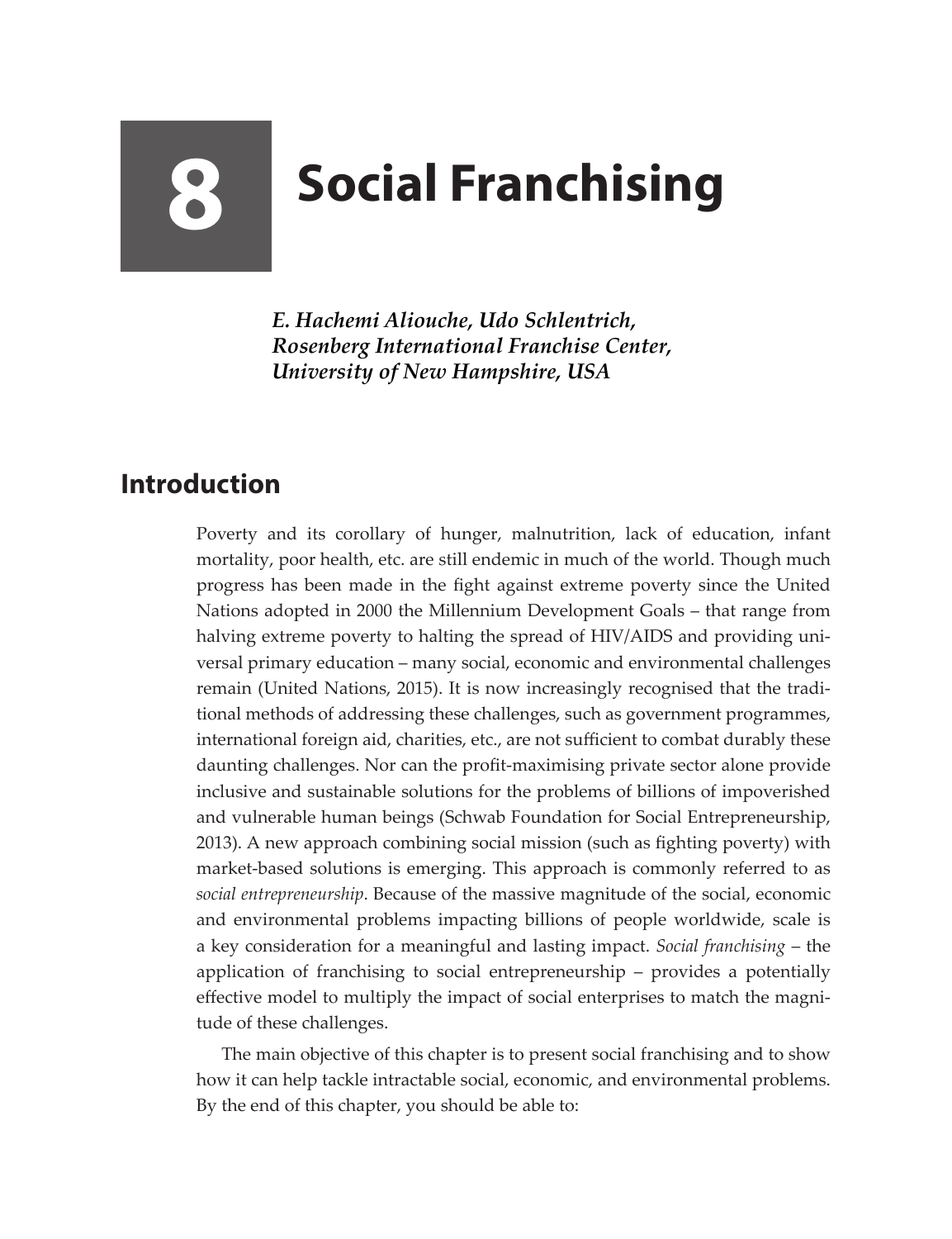- Explain social entrepreneurship and why it is a promising approach to address difficult social challenges faced by billions of people worldwide;
- Appreciate the importance of franchising as a business model for entrepreneurial firms and individual entrepreneurs to expand their businesses and create value;
- Understand the promise of franchising as a potentially effective method of magnifying the impacts of social entrepreneurship;
- Identify some key issues facing social franchising that need to be addressed in order for this fledgling field to fulfill its promise.

First, we discuss the emerging field of social entrepreneurship. Then we present the franchise business model – and its record of value creation*.* Finally, we focus on social franchising – an emerging field combining social entrepreneurship and franchising – and its promise to help address the vast social, economic and environmental challenges still afflicting much of the world population.

## **Social entrepreneurship**

Billions of human beings all over the world are not able to live decent and fulfilling lives because of extreme poverty and other social, economic, and environmental problems. It is estimated that over two billion people barely survive on less than \$2 per day (London and Hart, 2011). Lack of economic opportunities, hunger, lack of education, child mortality, lack of health care, spread of HIV/ AIDS, malaria and other diseases, and environmental degradation continue to be endemic in many parts of the world, particularly in the developing world (United Nations, 2013). Even in the relatively prosperous countries of Europe and North America millions of people are affected by poverty, homelessness, hunger, mental illness, drug abuse, and other problems. A number of institutions, including non-governmental organisations (NGOs), government agencies, private charities, and international organisations such as UNICEF and FAO have been engaged for decades in a struggle to alleviate these problems with varying degrees of success. These organisations have had some commendable successes in reducing extreme poverty and helping improve people's lives in many parts of the world. For example, the United Nations estimates that the global poverty rate fell by half between 1990 and 2010, moving 700 million people out of extreme poverty over this period. However, much remains to be done. For example, 1.2 billion people worldwide still live in conditions of extreme poverty (United Nations, 2015).